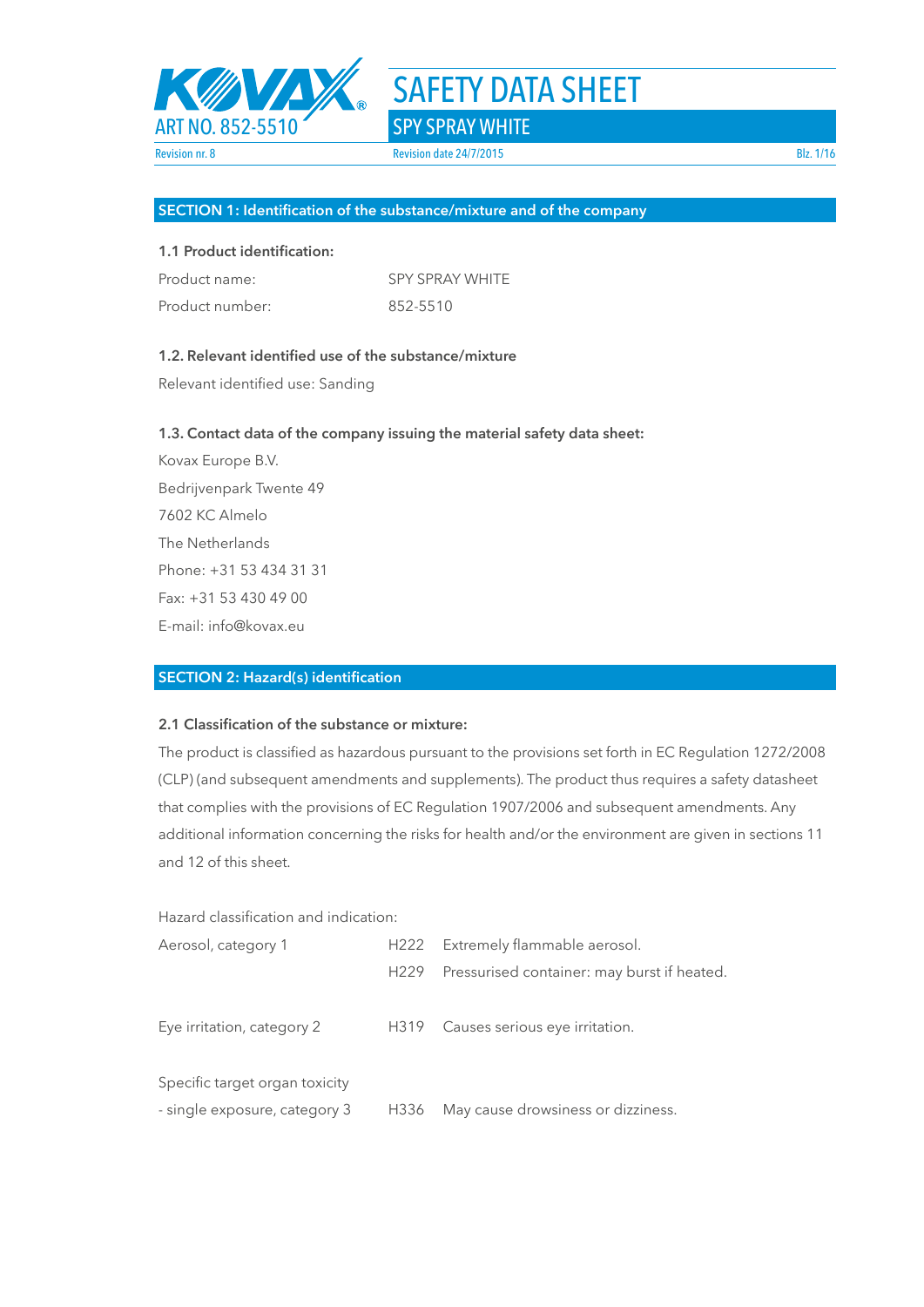

#### **2.2 Label elements**

Hazard labelling pursuant to EC Regulation 1272/2008 (CLP) and subsequent amendments and supplements.

Hazard pictograms:



| Signal words:      | Danger                                                |
|--------------------|-------------------------------------------------------|
| Hazard statements: |                                                       |
| H <sub>222</sub>   | Extremely flammable aerosol.                          |
| H229               | Pressurized container: may burst if heated.           |
| H319               | Causes serious eye irritation.                        |
| H336               | May cause drowsiness or dizziness.                    |
| <b>EUH066</b>      | Repeated exposure may cause skin dryness or cracking. |

Precautionary statements:

| P210             | Keep away from heat / sparks / open flames / hot surfaces.           |  |  |
|------------------|----------------------------------------------------------------------|--|--|
|                  | No smoking.                                                          |  |  |
| P211             | Do not spray on an open flame or other ignition source.              |  |  |
| P251             | Pressurized container: do not pierce or burn, even after use.        |  |  |
| P <sub>264</sub> | Wash thoroughly after handling.                                      |  |  |
| P280             | Wear protective gloves / protective clothing / eye protection / face |  |  |
|                  | protection.                                                          |  |  |
| P304+P340        | IF INHALED: Remove victim to fresh air and keep at rest in a         |  |  |
|                  | position comfortable for breathing.                                  |  |  |
| P312             | Call a POISON CENTER or doctor / physician if you feel unwell.       |  |  |
| P410+P412        | Protect from sunlight. Do no expose to temperatures exceeding        |  |  |
|                  | 50°C / 122°F.                                                        |  |  |
|                  |                                                                      |  |  |
| Contains:        | <b>ACETONE</b>                                                       |  |  |
|                  | N-BUTYL ACETATE                                                      |  |  |
|                  | NAFTA SOLVENTE (PETROLIO), AROMATICA LEGGERA                         |  |  |

#### **2.3 Other hazards**

On the basis of available data, the product does not contain any PBT or vPvB in percentage greater than 0,1%.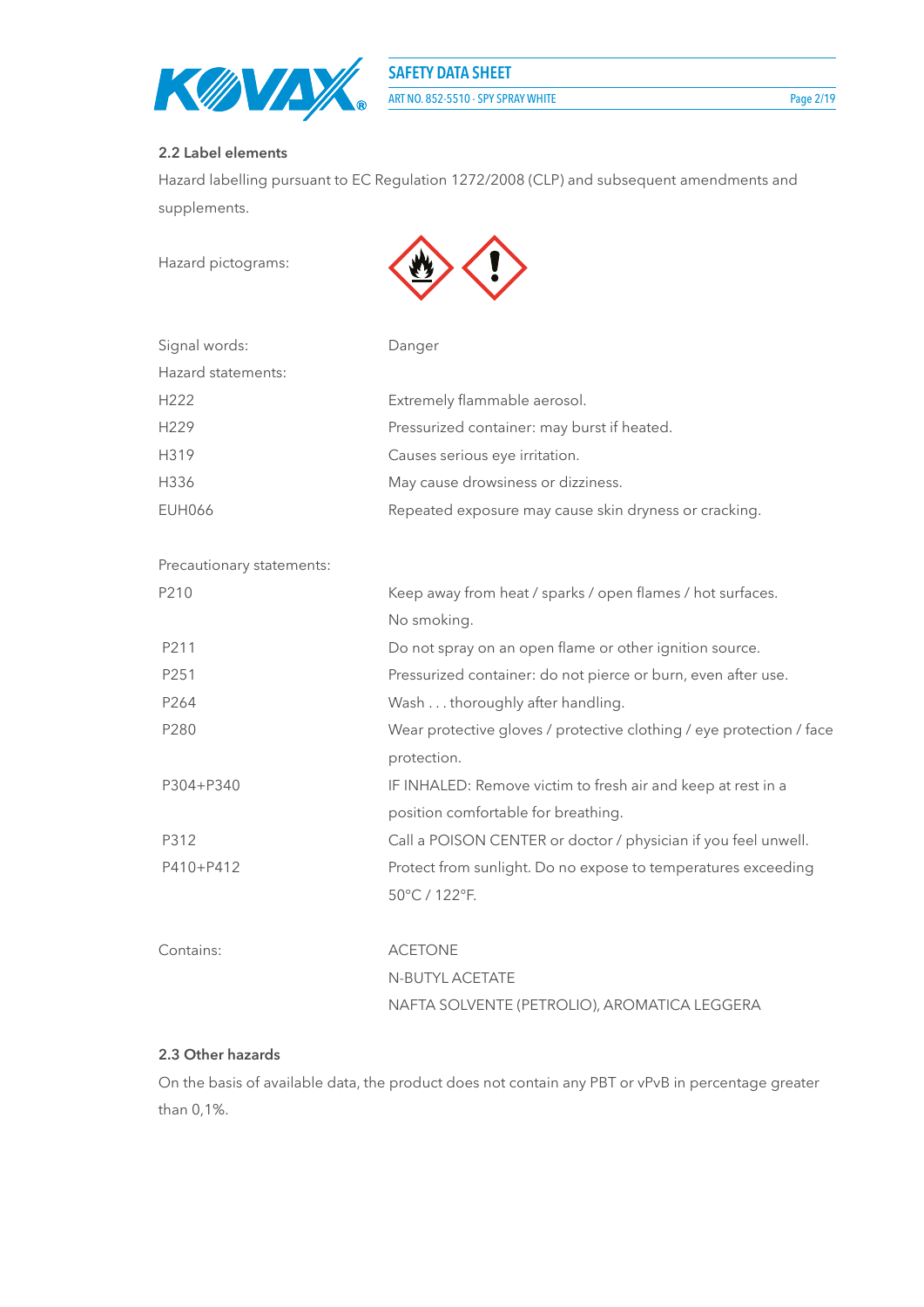

ART NO. 852-5510 - SPY SPRAY WHITE Page 3/19

**SECTION 3: Composition/information on ingredients**

#### **3.1 Substances**

Information not relevant.

#### **3.2 Mixtures**

| <b>ACETONE</b>  |               |              |                  |           |                                          |
|-----------------|---------------|--------------|------------------|-----------|------------------------------------------|
| CAS-<br>number  | EC-<br>number | <b>INDEX</b> | Reg. no.         | Conc. %   | <b>Classification</b><br>1272/2008 (CLP) |
| $67 - 64 - 1$   | 200-662-2     | 606-001-00-8 | 01-2119471330-49 | $30 - 50$ | H <sub>225</sub><br>Flam. Liq. 2         |
|                 |               |              |                  |           | H319<br>Eye Irrit. 2                     |
|                 |               |              |                  |           | <b>EUH066</b><br>STOT SE 3 H336,         |
| <b>DDADANIE</b> |               |              |                  |           |                                          |

| <b>PROPANE</b> |               |                        |          |          |                                                  |
|----------------|---------------|------------------------|----------|----------|--------------------------------------------------|
| CAS-<br>number | EC-<br>number | <b>INDEX</b>           | Reg. no. |          | <b>Conc. % Classification</b><br>1272/2008 (CLP) |
| 74-98-6        |               | 200-827-9 601-003-00-5 |          | $9 - 30$ | H <sub>220</sub><br>Flam. Gas 1                  |

Note U

| <b>BUTANE</b>  |                 |              |                          |           |                                          |
|----------------|-----------------|--------------|--------------------------|-----------|------------------------------------------|
| CAS-<br>number | $EC-$<br>number | <b>INDEX</b> | Reg. no.                 | Conc. $%$ | <b>Classification</b><br>1272/2008 (CLP) |
| 106-97-8       | 203-448-7       | 601-004-00-0 | $\overline{\phantom{a}}$ | $5 - 9$   | H <sub>220</sub><br>Flam. Gas 1          |

Note C U

| <b>ISOBUTANO</b> |                 |              |          |         |                                          |
|------------------|-----------------|--------------|----------|---------|------------------------------------------|
| CAS-<br>number   | $EC-$<br>number | <b>INDEX</b> | Reg. no. | Conc. % | <b>Classification</b><br>1272/2008 (CLP) |
| 75-28-5          | 200-857-2       | 601-004-00-0 |          | $1 - 5$ | H <sub>220</sub><br>Flam. Gas 1          |
|                  |                 |              |          |         | Note CU                                  |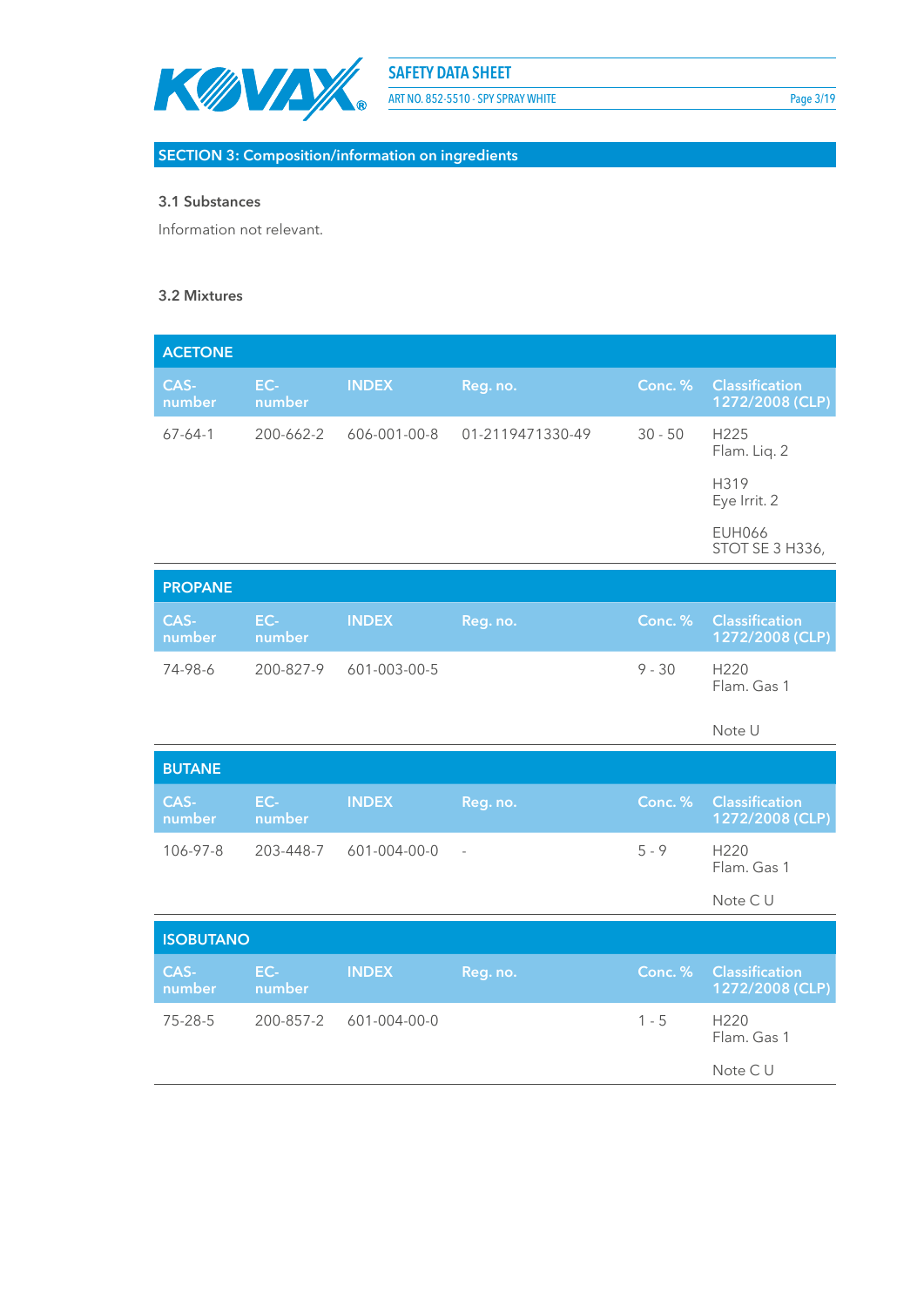

ART NO. 852-5510 - SPY SPRAY WHITE Page 4/19

| <b>N-BUTYL ACETATE</b>          |               |              |                  |           |                                          |
|---------------------------------|---------------|--------------|------------------|-----------|------------------------------------------|
| CAS-<br>number                  | EC-<br>number | <b>INDEX</b> | Reg. no.         | Conc. %   | <b>Classification</b><br>1272/2008 (CLP) |
| 123-86-4                        | 204-658-1     | 607-025-00-1 | 01-2119485493-29 | $0.5 - 1$ | H <sub>226</sub><br>Flam. Lig. 3         |
|                                 |               |              |                  |           | H336<br>STOT SE 3                        |
|                                 |               |              |                  |           | <b>EUH066</b>                            |
| 2-METHOXY-1-METHYLETHYL ACETATE |               |              |                  |           |                                          |

| <b>CAS-1</b><br>number | /EC-7<br>number | <b>INDEX</b> | Reg. no.                                |           | Conc. % Classification'<br>1272/2008 (CLP) |
|------------------------|-----------------|--------------|-----------------------------------------|-----------|--------------------------------------------|
| 108-65-6               |                 |              | 203-603-9 607-195-00-7 01-2119475791-29 | $0 - 0.5$ | H <sub>226</sub><br>Flam. Liq. 3           |

| NAFTA SOLVENTE (PETROLIO), AROMATICA LEGGERA |               |              |               |           |                                          |
|----------------------------------------------|---------------|--------------|---------------|-----------|------------------------------------------|
| CAS-<br>number                               | EC-<br>number | <b>INDEX</b> | Reg. no.      | Conc. %   | <b>Classification</b><br>1272/2008 (CLP) |
| 64742-95-6 265-199-0                         |               | 649-356-00-4 | 2119455851-35 | $0 - 0,5$ | H <sub>226</sub><br>Flam. Liq. 3,        |
|                                              |               |              |               |           | H304<br>Asp. Tox. 1                      |
|                                              |               |              |               |           | H335<br>STOT SE 3                        |
|                                              |               |              |               |           | H336<br>STOT SE 3,                       |
|                                              |               |              |               |           | H411<br>Aquatic Chronic<br>2,            |
|                                              |               |              |               |           | Note P                                   |

Note: Upper limit is not included into the range.

The full wording of hazard (H) phrases is given in section 16 of the sheet.

| <b>SECTION 4: First-aid measures</b>  |                                                                      |
|---------------------------------------|----------------------------------------------------------------------|
|                                       |                                                                      |
| 4.1 Description of first aid measures |                                                                      |
| EYES:                                 | Remove contact lenses, if present. Wash immediately with plenty      |
|                                       | of water for at least 15 minutes, opening the eyelids fully. If pro- |
|                                       | blem persists, seek medical advice.                                  |
|                                       |                                                                      |
| SKIN:                                 | Remove contaminated clothing. Wash immediately with plenty           |
|                                       | of water. If irritation persists, get medical advice/attention. Wash |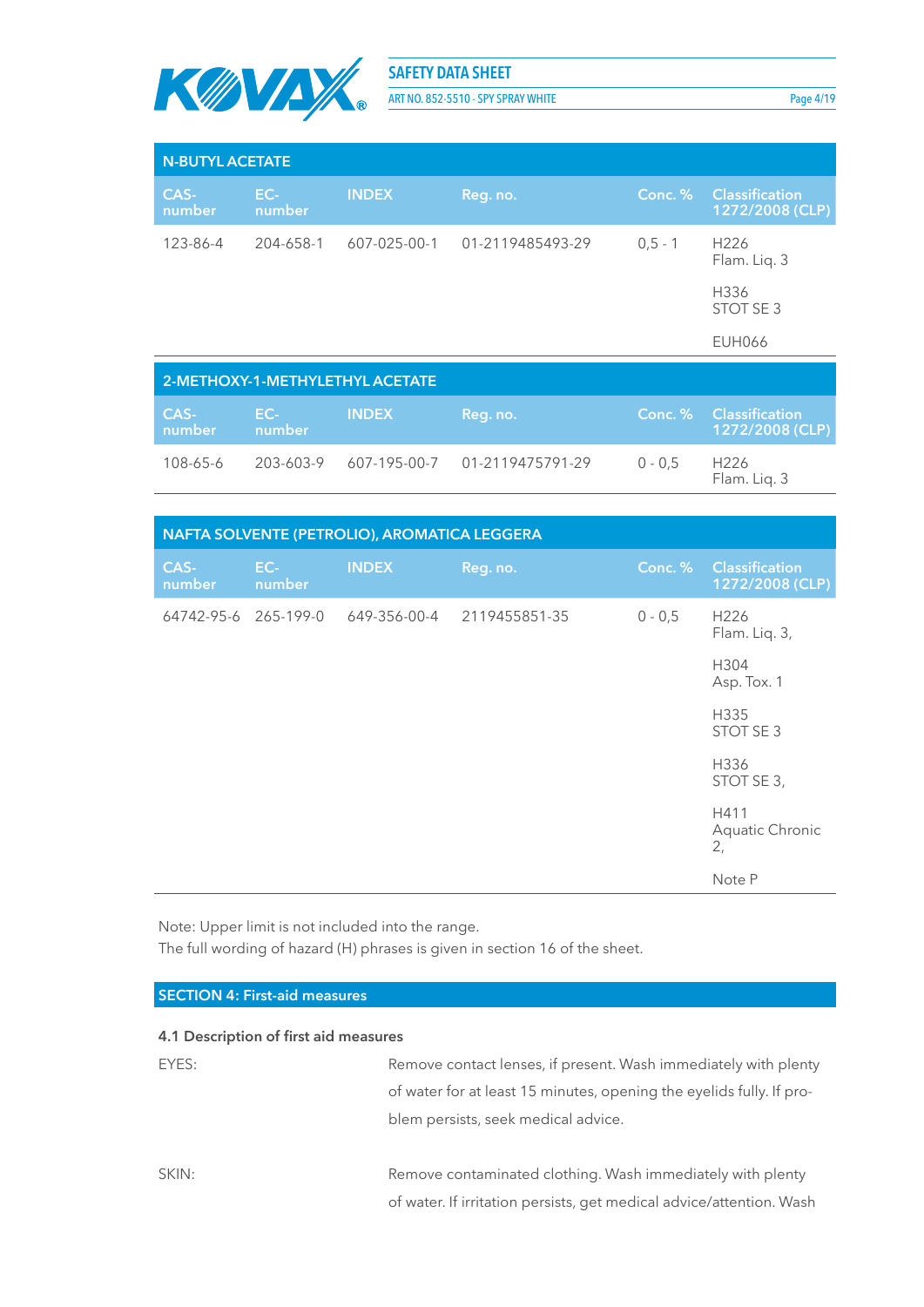

| INHALATION:      | Remove to open air. In the event of breathing difficulties, get<br>medical advice/attention immediately.                                                                   |
|------------------|----------------------------------------------------------------------------------------------------------------------------------------------------------------------------|
| <b>INGESTION</b> | Get medical advice/attention. Induce vomiting only if indicated<br>by the doctor. Never give anything by mouth to an unconscious<br>person, unless authorised by a doctor. |

#### **4.2 Most important symptoms and effects, both acute and delayed**

For symptoms and effects caused by the contained substances, see chap. 11.

#### **4.3 Indication of any immediate medical attention and special treatment needed**

Information not available.

#### **SECTION 5: Fire-fighting measures**

#### **5.1 Extinguishing media**

Suitable extinguishing equipment:

The extinguishing equipment should be of the conventional kind: carbon dioxide, foam, powder and water spray.

Unsuitable extinguishing equipment None in particular.

#### **5.2 Special hazards arising from the substance or mixture**

Hazards caused by exposure in the event of fire:

If overheated, aerosol cans can deform, explode and be propelled considerable distances. Put a protective helmet on before approaching the fire. Do not breathe combustion products.

#### **5.3 Advice for fire-fighters**

General information:

Use jets of water to cool the containers to prevent product decomposition and the development of substances potentially hazardous for health. Always wear full fire prevention gear.

#### Special protective equipment for fire-fighters:

Normal fire fighting clothing i.e. fire kit (BS EN 469), gloves (BS EN 659) and boots (HO specification A29 and A30) in combination with self-contained open circuit positive pressure compressed air breathing apparatus (BS EN 137).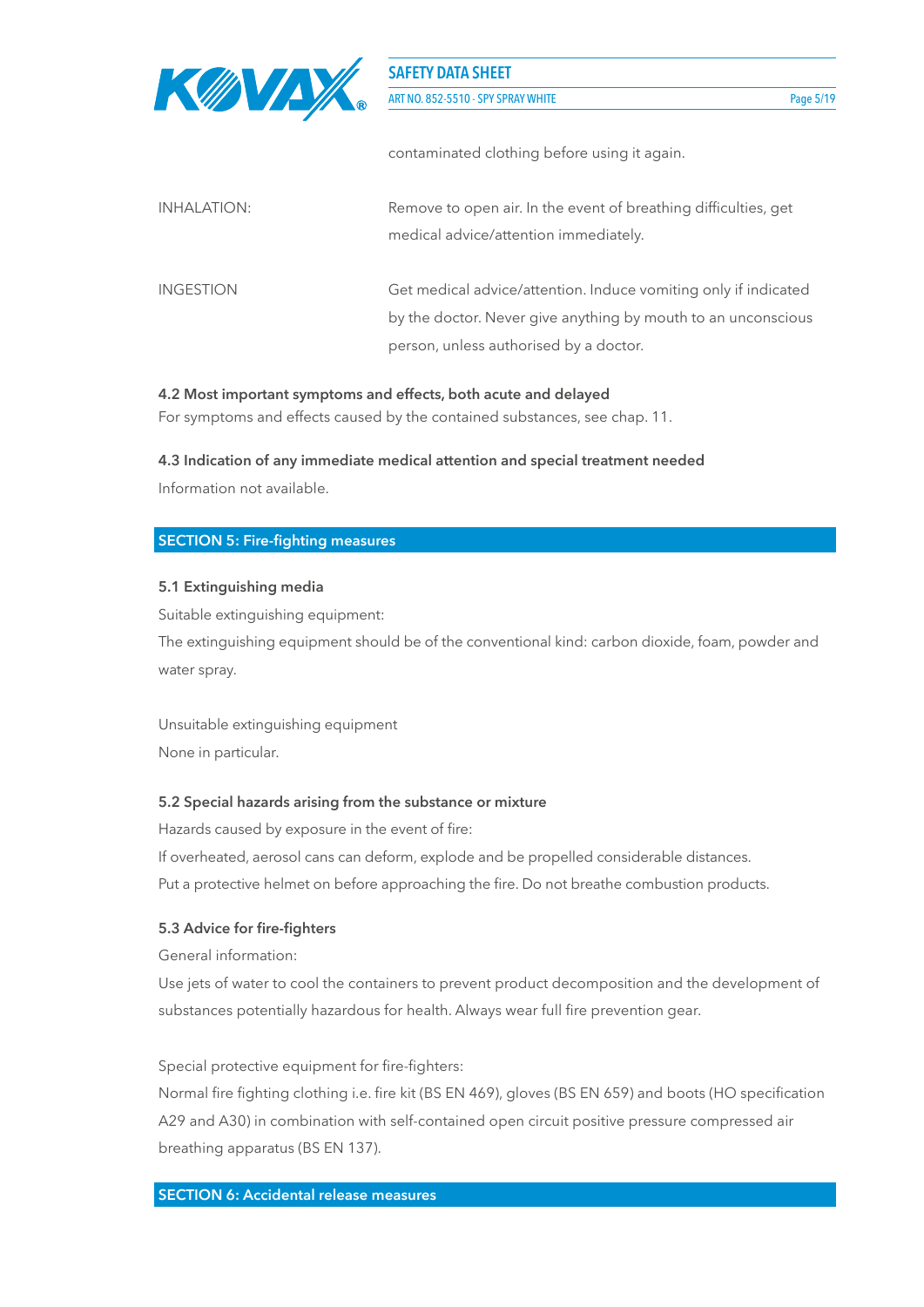

ART NO. 852-5510 - SPY SPRAY WHITE Page 6/19

#### **6.1 Personal precautions, protective equipment and emergency procedures**

Eliminate all sources of ignition (cigarettes, flames, sparks, etc.) from the leakage site. Send away individuals who are not suitably equipped. Wear protective gloves / protective clothing / eye protection / face protection.

#### **6.2 Environmental precautions**

Do not disperse in the environment.

#### **6.3 Methods and material for containment and cleaning up**

Use inert absorbent material to soak up leaked product. Make sure the leakage site is well aired. Contaminated material should be disposed of in compliance with the provisions set forth in point 13.

#### **6.4 Reference to other sections**

Any information on personal protection and disposal is given in sections 8 and 13.

#### **SECTION 7: Handling and storage**

#### **7.1 Precautions for safe handling**

Avoid bunching of electrostatic charges. Do not spray on flames or incandescent bodies. Vapours may catch fire and an explosion may occur; vapour accumulation is therefore to be avoided by leaving windows and doors open and ensuring good cross ventilation. Do not eat, drink or smoke during use. Do not breathe spray.

#### **7.2 Conditions for safe storage, including any incompatibilities**

Store in a place where adequate ventilation is ensured, away from direct sunlight at a temperature below 50°C, away from any combustion sources.

#### **7.3 Specific end uses**

Information not available.

#### **SECTION 8: Exposure controls / personal protection**

#### **8.1 Control parameters**

Regulatory References: AUS Österreich Grenzwerteverordnung 2011 - GKV 2011 BEL Belgique AR du 11/3/2002. La liste est mise à jour pour 2010 CHE Suisse / Schweiz Valeurs limites d`exposition aux postes de travail 2012. / Grenzwerte am Arbeitsplatz DEU Deutschland MAK-und BAT-Werte-Liste 2012 ESP España INSHT - Límites de exposición profesional para agentes químicos en España 2015 FRA France JORF n°0109 du 10 mai 2012 page 8773 texte n° 102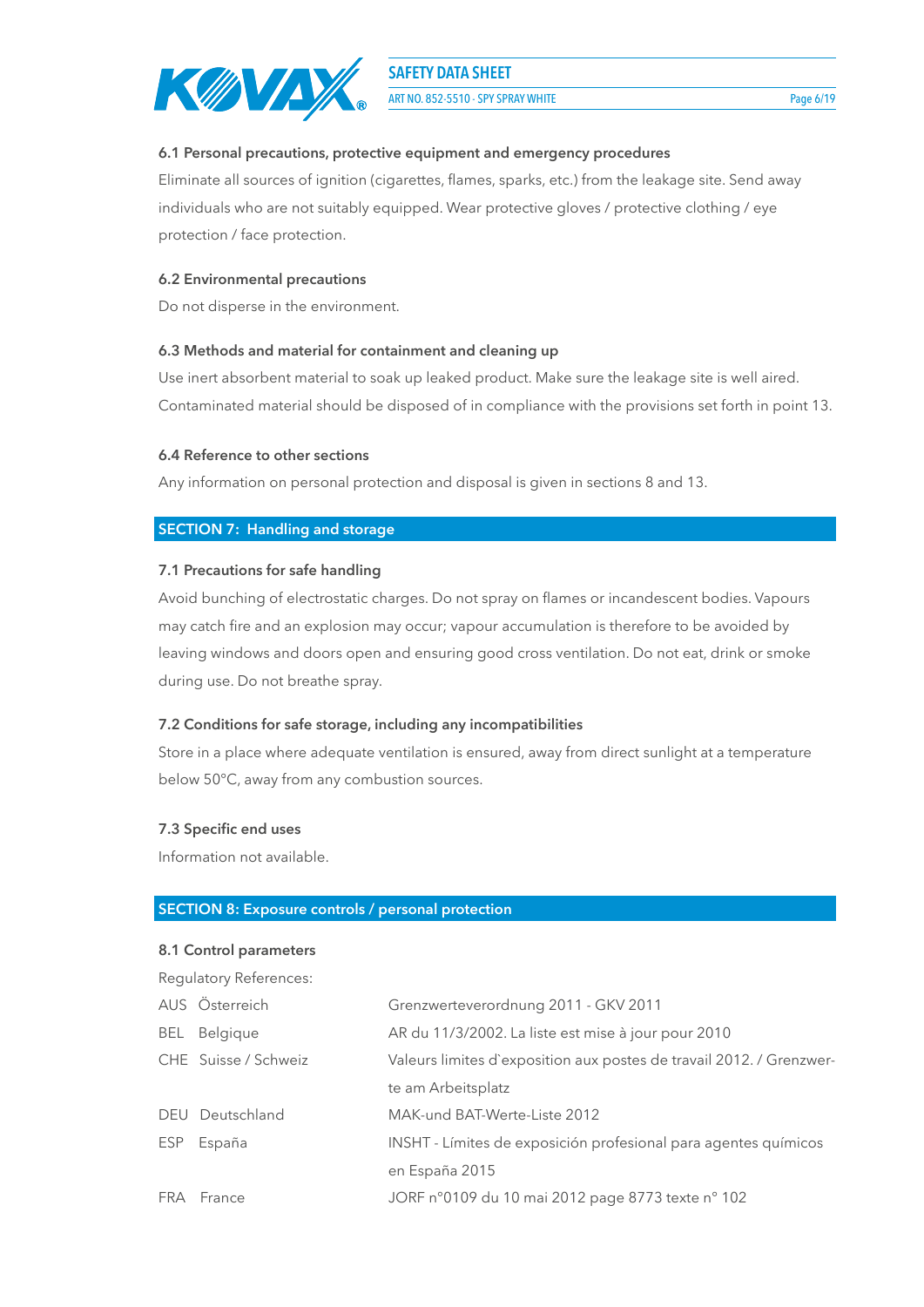

ART NO. 852-5510 - SPY SPRAY WHITE Page 7/19

|            | GRB United Kingdom | EH40/2005 Workplace exposure limits                             |
|------------|--------------------|-----------------------------------------------------------------|
| <b>IRL</b> | <b>Eire</b>        | Code of Practice Chemical Agent Regulations 2011                |
| <b>ITA</b> | Italia             | Decreto Legislativo 9 Aprile 2008, n.81                         |
|            | NLD Nederland      | Databank of the social and Economic Concil of Netherlands (SER) |
|            |                    | Values, AF 2011:18                                              |
| FU         | OFI FU             | Directive 2009/161/EU; Directive 2006/15/EC; Directive 2004/37/ |
|            |                    | EC; Directive 2000/39/EC.                                       |
|            | <b>TLV-ACGIH</b>   | ACGIH 2014                                                      |
|            |                    |                                                                 |

# **ACETONE**

| Threshold Limit Value. |                |                   |     |                   |      |  |
|------------------------|----------------|-------------------|-----|-------------------|------|--|
|                        |                | TWA/8h            |     |                   |      |  |
| <b>Type</b>            | <b>Country</b> | mg/m <sup>3</sup> | ppm | mg/m <sup>3</sup> | ppm  |  |
| <b>MAK</b>             | <b>AUS</b>     | 1200              | 500 | 4800              | 2000 |  |
| VLEP                   | <b>BEL</b>     | 1210              | 500 | 2420              | 1000 |  |
| VEL                    | CHE            | 1200              | 500 | 2400              | 1000 |  |
| <b>MAK</b>             | CHE            | 1200              | 500 | 2400              | 1000 |  |
| <b>AGW</b>             | DEU            | 1200              | 500 | 2400              | 1000 |  |
| <b>MAK</b>             | DEU            | 1200              | 500 | 2400              | 1000 |  |
| <b>VLA</b>             | <b>ESP</b>     | 1210              | 500 |                   |      |  |
| VLEP                   | <b>FRA</b>     | 1210              | 500 | 2420              | 1000 |  |
| WEL                    | GRB            | 1210              | 500 | 3620              | 1500 |  |
| OEL                    | <b>IRL</b>     | 1210              | 500 |                   |      |  |
| TLV                    | <b>ITA</b>     | 1210              | 500 |                   |      |  |
| OEL                    | <b>NLD</b>     | 1210              |     | 2420              |      |  |
| OEL                    | EU             | 1210              | 500 |                   |      |  |
| <b>TLV-ACGIH</b>       |                | 1187              | 500 | 1781              | 750  |  |

### **PROPANE**

| Threshold Limit Value. |                |                   |      |                                   |      |   |  |
|------------------------|----------------|-------------------|------|-----------------------------------|------|---|--|
|                        |                | TWA/8h            |      | STEL/15min                        |      |   |  |
| <b>Type</b>            | <b>Country</b> | mg/m <sup>3</sup> | ppm  | $\lfloor \mathsf{mg/m}^3 \rfloor$ | ppm  |   |  |
| <b>MAK</b>             | <b>AUS</b>     | 1900              | 800  | 3800                              | 1600 | - |  |
| <b>AGW</b>             | <b>DEU</b>     | 1800              | 1000 | 7200                              | 4000 |   |  |
| <b>MAK</b>             | <b>DEU</b>     | 1800              | 1000 | 7200                              | 4000 |   |  |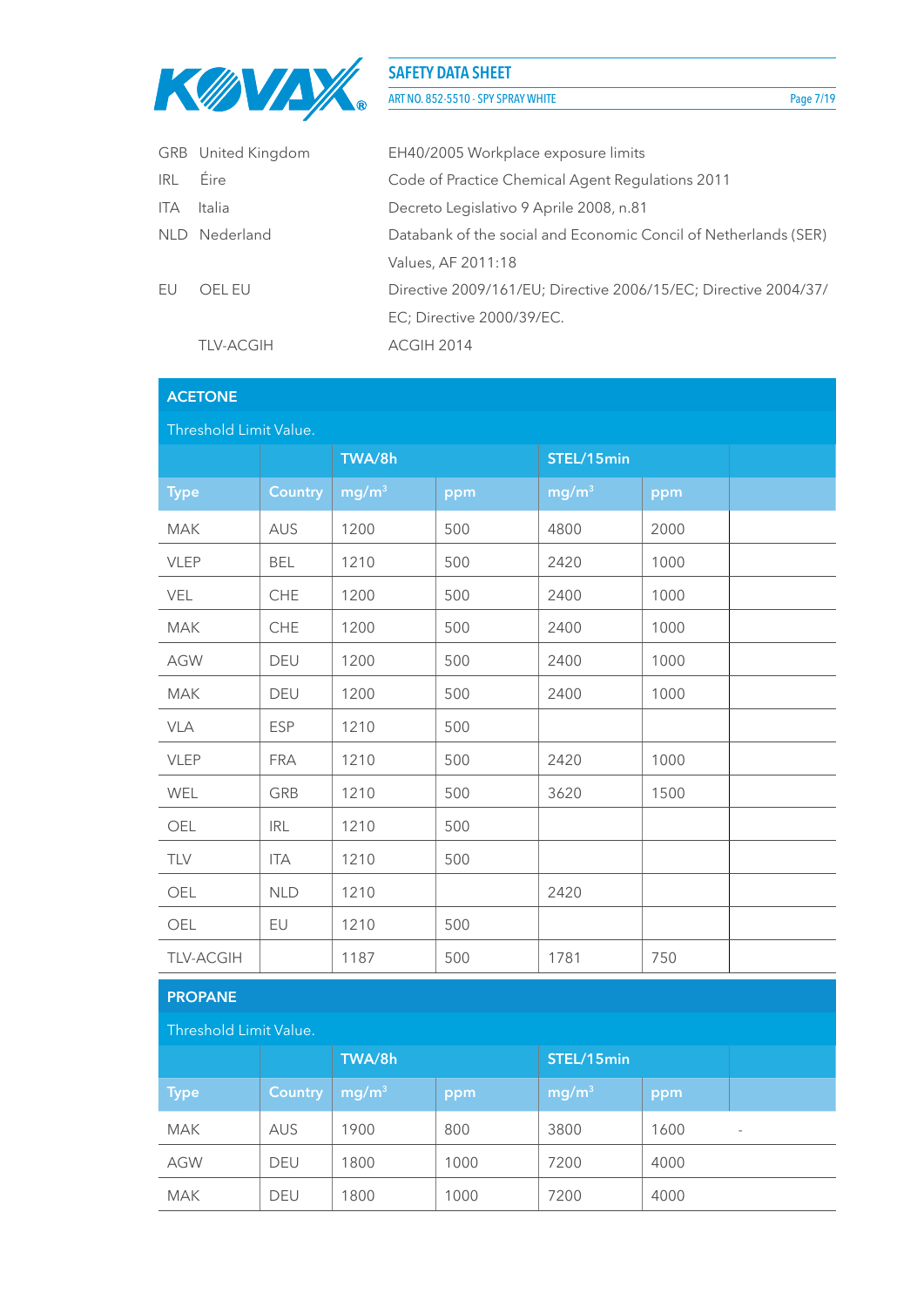

ART NO. 852-5510 - SPY SPRAY WHITE Page 8/19

| <b>TLG-ACGIH</b>       |                |                   | 1000 |                   |      |       |
|------------------------|----------------|-------------------|------|-------------------|------|-------|
| <b>BUTANE</b>          |                |                   |      |                   |      |       |
| Threshold Limit Value. |                |                   |      |                   |      |       |
|                        |                | TWA/8h            |      | STEL/15min        |      |       |
| <b>Type</b>            | <b>Country</b> | mg/m <sup>3</sup> | ppm  | mg/m <sup>3</sup> | ppm  |       |
| <b>MAK</b>             | AUS            | 2900              | 800  | 3800              | 1600 |       |
| <b>VLEP</b>            | <b>BEL</b>     |                   | 1000 |                   |      | SKIN. |
| VEL                    | CHE            | 1900              | 800  |                   |      |       |
| MAK                    | CHE            | 1900              | 800  |                   |      |       |
| <b>AGW</b>             | DEU            | 2400              | 1000 | 9600              | 4000 |       |
| <b>MAK</b>             | DEU            | 2400              | 1000 | 9600              | 4000 |       |
| VLA                    | <b>ESPP</b>    |                   | 800  |                   |      |       |
| <b>VLEP</b>            | <b>FRA</b>     | 1900              | 800  |                   |      |       |
| WEL                    | GRB            | 1450              | 600  | 1810              | 750  |       |
| OEL                    | <b>IRL</b>     |                   | 1000 |                   | 750  |       |
| OEL                    | <b>NLD</b>     | 1430              |      |                   |      |       |
| <b>TLV-ACGIH</b>       |                |                   |      | 2377              | 1000 |       |

# **N-BUTYL ACETATE**

Threshold Limit Value.

|                  |                | TWA/8h            |     | STEL/15min        |     |
|------------------|----------------|-------------------|-----|-------------------|-----|
| <b>Type</b>      | <b>Country</b> | mg/m <sup>3</sup> | ppm | mg/m <sup>3</sup> | ppm |
| <b>MAK</b>       | <b>AUS</b>     | 480               | 100 | 480               | 100 |
| <b>VLEP</b>      | <b>BEL</b>     | 723               | 150 | 964               | 200 |
| <b>VEL</b>       | <b>CHE</b>     | 480               | 100 | 960               | 200 |
| <b>MAK</b>       | <b>CHE</b>     | 480               | 100 | 960               | 200 |
| <b>MAK</b>       | DEU            | 480               | 100 | 960               | 200 |
| VLA              | <b>ESP</b>     | 724               | 150 | 965               | 200 |
| <b>VLEP</b>      | <b>FRA</b>     | 710               | 150 | 940               | 200 |
| WEL              | GRB            | 724               | 150 | 966               | 200 |
| OEL              | <b>IRL</b>     | 710               | 150 | 950               | 200 |
| OEL              | <b>NLD</b>     | 150               |     |                   |     |
| <b>TLV-ACGIH</b> |                | 713               | 150 | 950               | 200 |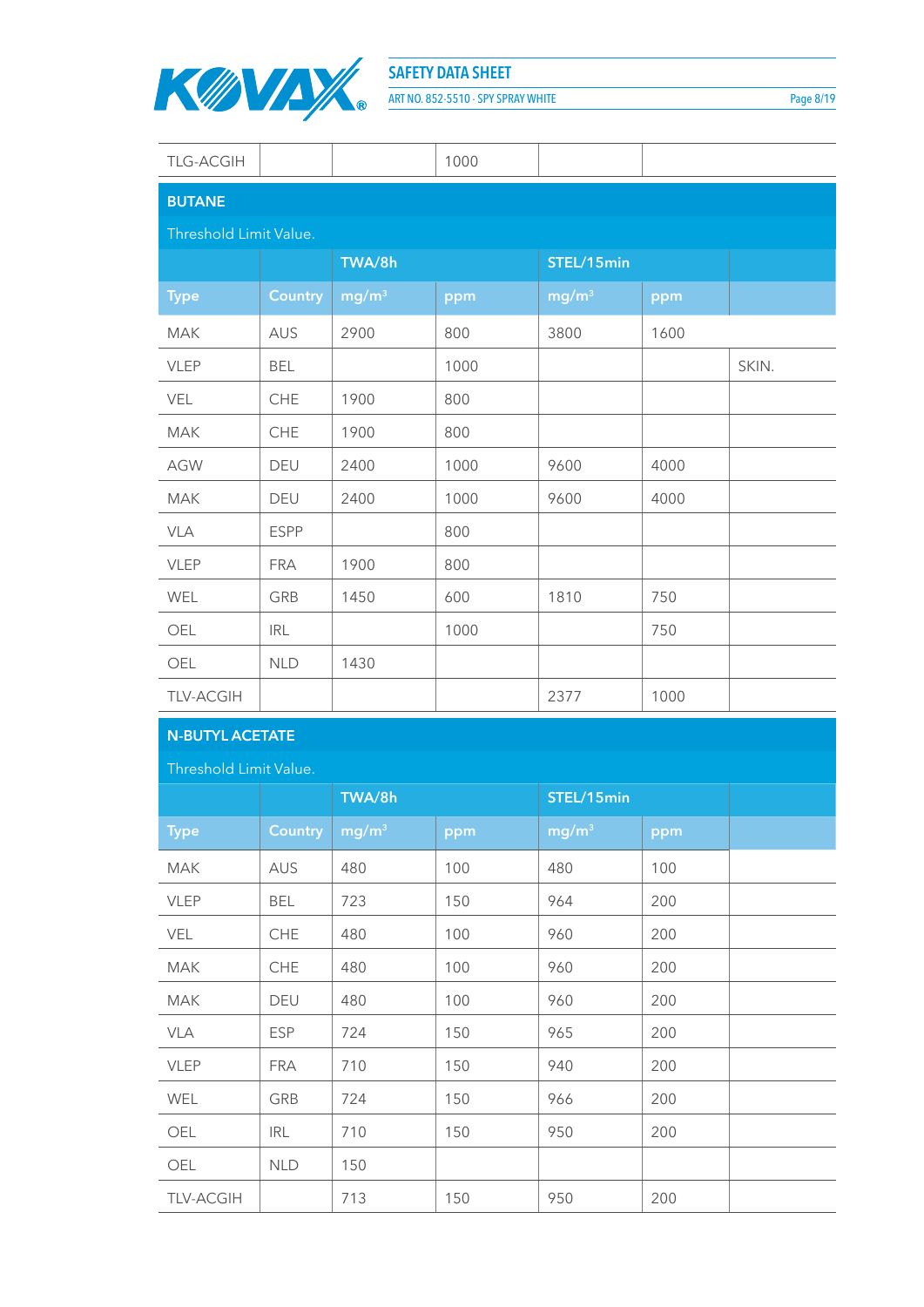

ART NO. 852-5510 - SPY SPRAY WHITE PAGE 10 Page 9/19

| 2-METHOXY-1-METHYLETHYL ACETATE |                |                   |     |                   |     |       |  |
|---------------------------------|----------------|-------------------|-----|-------------------|-----|-------|--|
| Threshold Limit Value.          |                |                   |     |                   |     |       |  |
|                                 |                | TWA/8h            |     | STEL/15min        |     |       |  |
| <b>Type</b>                     | <b>Country</b> | mg/m <sup>3</sup> | ppm | mg/m <sup>3</sup> | ppm |       |  |
| <b>MAK</b>                      | AUS            | 275               | 50  | 550               | 100 | SKIN. |  |
| <b>VLEP</b>                     | BEL            | 275               | 50  | 550               | 100 | SKIN. |  |
| AWG                             | DEU            | 270               | 50  | 270               | 50  |       |  |
| <b>MAK</b>                      | DEU            | 270               | 50  | 270               | 50  |       |  |
| <b>VLA</b>                      | <b>ESP</b>     | 275               | 50  | 550               | 100 | SKIN. |  |
| <b>VLEP</b>                     | <b>FRA</b>     | 275               | 50  | 550               | 100 | SKIN. |  |
| <b>WEL</b>                      | GRB            | 274               | 50  | 548               | 100 |       |  |
| OEL                             | <b>IRL</b>     | 275               | 50  | 550               | 100 | SKIN. |  |
| TLV                             | <b>ITA</b>     | 275               | 50  | 550               | 100 | SKIN. |  |
| OEL                             | NLD            | 550               |     |                   |     |       |  |
| OEL                             | EU             | 275               | 50  | 550               | 100 | SKIN. |  |

Legend:

(C) = CEILING ; INHAL = Inhalable Fraction ; RESP = Respirable Fraction ; THORA = Thoracic Fraction.

#### **8.2 Exposure controls**

As the use of adequate technical equipment must always take priority over personal protective equipment, make sure that the workplace is well aired through effective local aspiration. When choosing personal protective equipment, ask your chemical substance supplier for advice. Personal protective equipment must be CE marked, showing that it complies with applicable standards.

Provide an emergency shower with face and eye wash station.

HAND PROTECTION

None required.

#### SKIN PROTECTION

Wear category I professional long-sleeved overalls and safety footwear (see Directive 89/686/EEC and standard EN ISO 20344). Wash body with soap and water after removing protective clothing.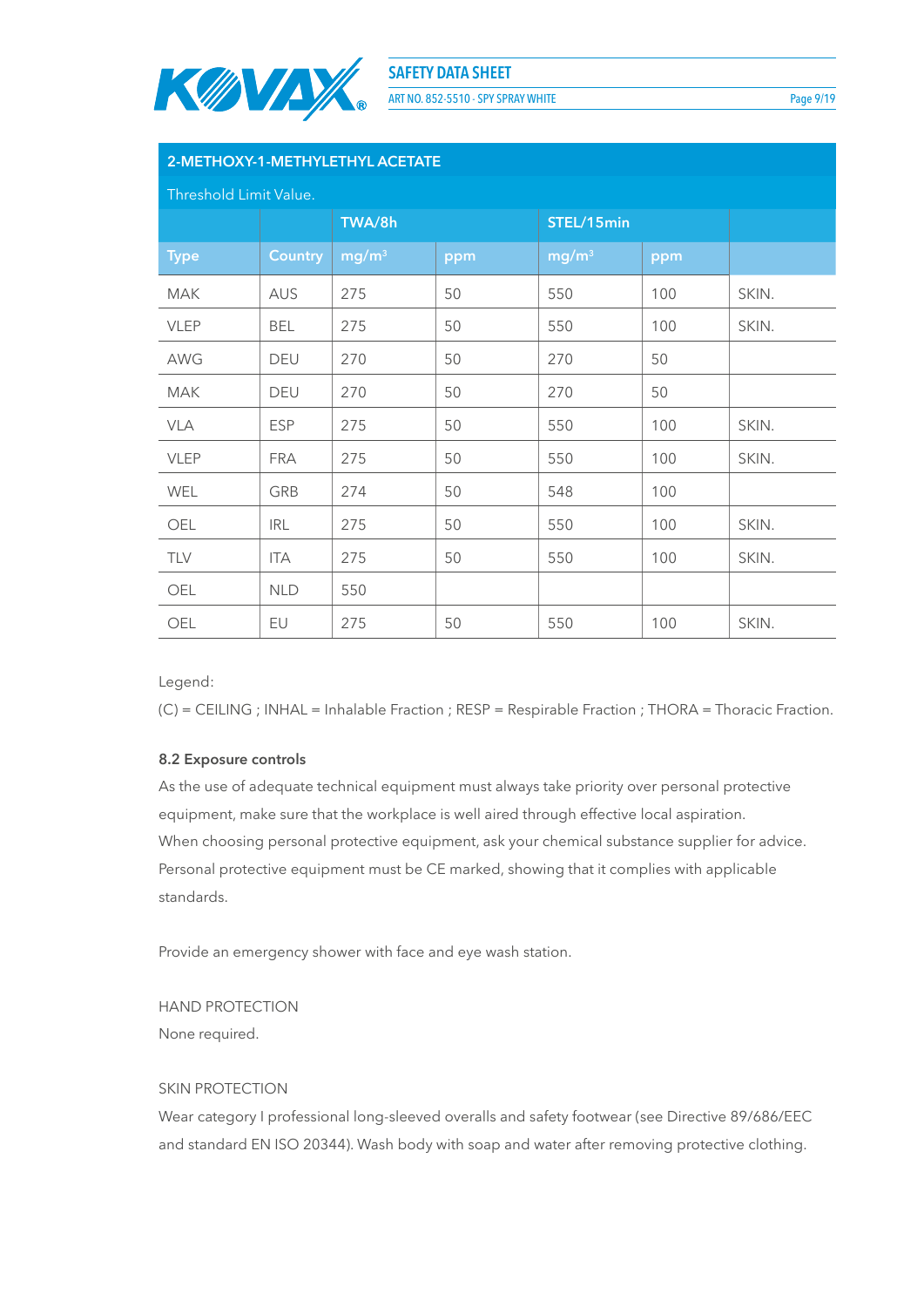

ART NO. 852-5510 - SPY SPRAY WHITE Page 10/19

#### RESPIRATORY PROTECTION

If the threshold value (e.g. TLV-TWA) is exceeded for the substance or one of the substances present in the product, a mask with a type AX filter combined with a type P filter should be worn (see standard EN 14387). Respiratory protection devices must be used if the technical measures adopted are not suitable for restricting the worker's exposure to the threshold values considered. The protection provided by masks is in any case limited.

#### EYE PROTECTION

Wear airtight protective goggles (see standard EN 166).

#### ENVIRONMENTAL EXPOSURE CONTROLS.

The emissions generated by manufacturing processes, including those generated by ventilation equipment, should be checked to ensure compliance with environmental standards.

#### **SECTION 9: Physical and chemical properties**

#### **9.1. Information on basic physical and chemical properties.**

| Appearance                                            | aerosol                   |
|-------------------------------------------------------|---------------------------|
| Colour                                                | white                     |
| Odour                                                 | characteristic of solvent |
| Odour threshold.                                      | Not available.            |
| рH.                                                   | Not available.            |
| Melting point / freezing point.                       | Not available.            |
| Initial boiling point.                                | Not applicable.           |
| Boiling range.                                        | Not available.            |
| Flash point.                                          | Not applicable.           |
| Evaporation rate                                      | Not available.            |
| Flammability (solid, gas)                             | Not available.            |
| Lower inflammability limit.                           | Not available.            |
| Upper inflammability limit.                           | Not available.            |
| Lower explosive limit.                                | Not available.            |
| Upper explosive limit.                                | Not available.            |
| Vapour pressure.                                      | Not available.            |
| Vapour density                                        | Not available.            |
| Relative density.                                     | 0,710 Kg/l                |
| Solubility                                            | Not available.            |
| Partition coefficient: n-octanol/water Not available. |                           |
| Auto-ignition temperature.                            | Not available.            |
| Decomposition temperature.                            | Not available.            |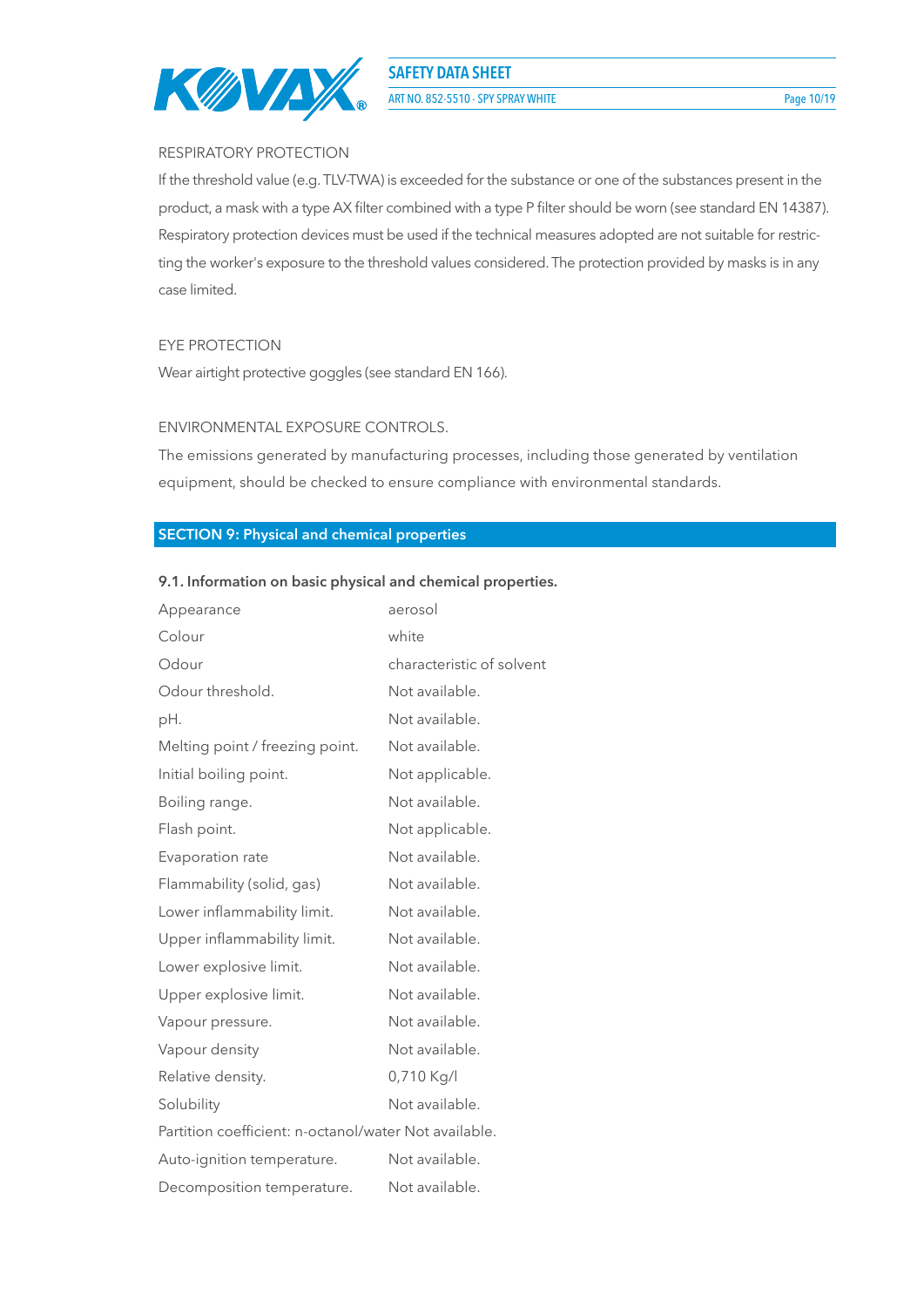

**SAFETY DATA SHEET** ART NO. 852-5510 - SPY SPRAY WHITE

| <b>Viscosity</b>     | Not available. |
|----------------------|----------------|
| Explosive properties | Not available. |
| Oxidising properties | Not available. |

#### **9.2. Other information.**

| VOC (Directive 2004/42/EC) : | 88,71 % - 629,84 g/litre. |
|------------------------------|---------------------------|
| VOC (volatile carbon) :      | 64,31 % - 456,62 g/litre. |

#### **SECTION 10: Stability and reactivity**

#### **10.1. Reactivity.**

There are no particular risks of reaction with other substances in normal conditions of use.

1-METHOXY-2-PROPANOL ACETATE: stable but with the air it may slowly develop peroxides that explode with an increase in temperature. ACETONE: decomposes under the effect of heat. N-BUTYL ACETATE: decomposes readily with water, especially when warm.

#### **10.2. Chemical stability.**

The product is stable in normal conditions of use and storage.

#### **10.3. Possibility of hazardous reactions.**

No hazardous reactions are foreseeable in normal conditions of use and storage.

1-METHOXY-2-PROPANOL ACETATE: may react violently with oxidising agents and strong acids and alkaline metals.

ACETONE: risk of explosion on contact with: bromine trifluoride, difluoro dioxide, hydrogen peroxide, nitrosyl chloride, 2-methyl-1,3 butadiene, nitromethane, nitrosyl perchlorate. Can react dangerously with: potassium tert-butoxide, alkaline hydroxides, bromine, bromoform, isoprene, sodium, sulphur dioxide, chromium trioxide, chromyl chloride, nitric acid, chloroform, peroxymonosulphuric acid, phosphoryl chloride, chromosulphuric acid, fluorine, strong oxidising agents. Develops flammable gases with nitrosyl perchlorate.

N-BUTYL ACETATE: risk of explosion on contact with: strong oxidising agents. Can react dangerously with alkaline hydroxides, potassium tert-butoxide. Forms explosive mixtures with the air.

#### **10.4. Conditions to avoid.**

Avoid overheating.

1-METHOXY-2-PROPANOL ACETATE: store in an inert atmosphere, sheletered from moisture becau-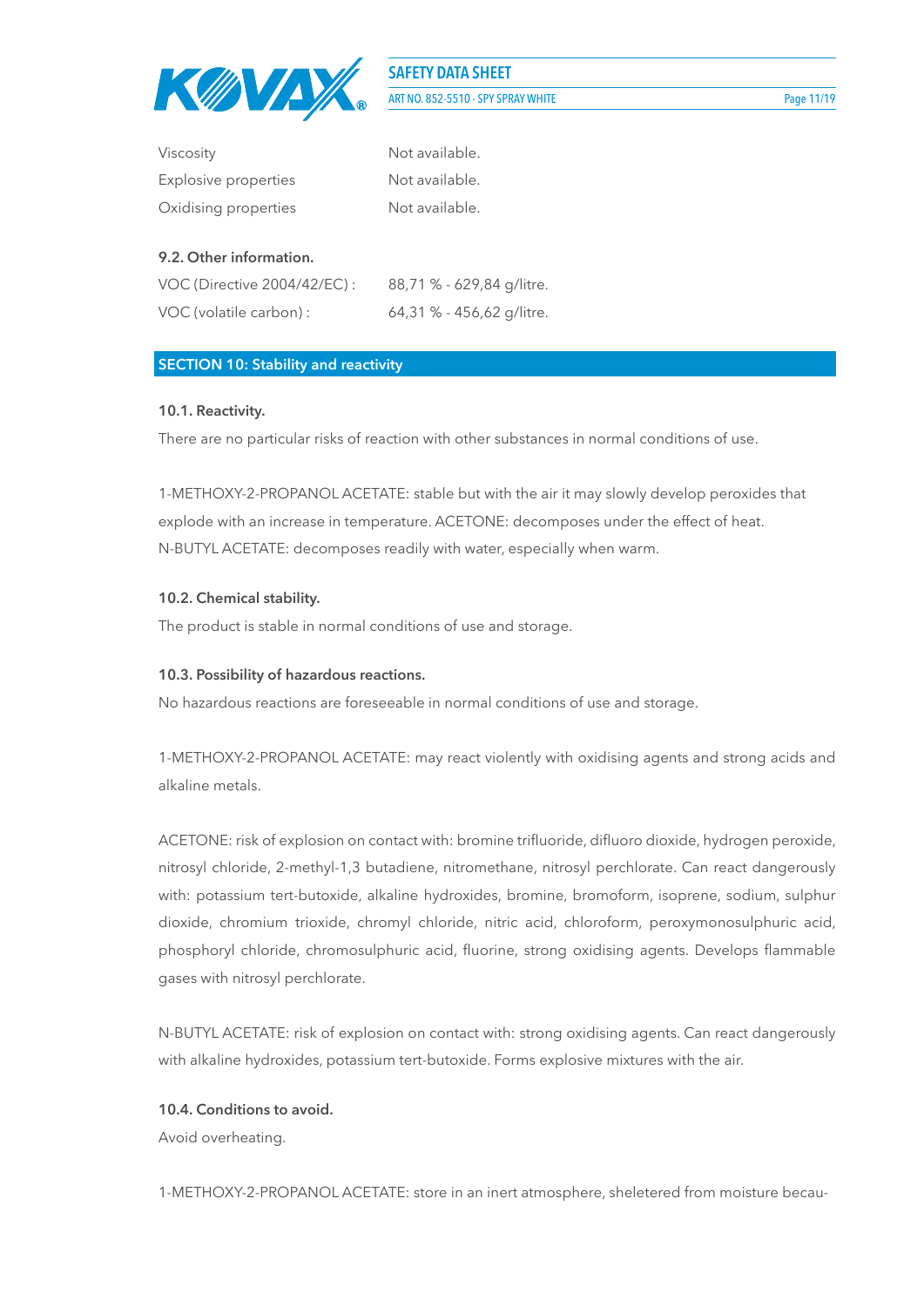

se it hydrolises easily.

ACETONE: avoid exposure to sources of heat and naked flames.

N-BUTYL ACETATE: avoid exposure to moisture, sources of heat and naked flames.

#### **10.5. Incompatible materials.**

Strong reducing or oxidising agents, strong acids or alkalis, hot material.

1-METHOXY-2-PROPANOL ACETATE: oxidising agents, strong acids and alkaline metals.

ACETONE: acid and oxidising substances.

N-BUTYL ACETATE: water, nitrates, strong oxidising agents, acids and alkalis and potassium tert-butoxide.

#### **10.6. Hazardous decomposition products.**

ACETONE: ketenes and other irritating compounds.

#### **SECTION 11: Toxicological information**

#### **11.1. Information on toxicological effects.**

In the absence of experimental data for the product itself, health hazards are evaluated according to the properties of the substances it contains, using the criteria specified in the applicable regulation for classification.It is therefore necessary to take into account the concentration of the individual hazardous substances indicated in section 3, to evaluate the toxicological effects of exposure to the product.

Acute effects: stinging eyes. Symptoms may include: rubescence, edema, pain and lachrymation. Ingestion may cause health problems, including stomach pain and sting, nausea and sickness. This product contains highly volatile substances, which may cause serious depression of the central nervous system (CNS) and have negative effects, such as drowsiness, dizziness, slow reflexes, narcosis.

This product may have a degreasing action on the skin, producing dryness and chapped skin after repeated exposure.

1-METHOXY-2-PROPANOL ACETATE: the main way of entry is the skin, whereas the respiratory way is less important owing to the low vapour tension of the product. Concentrations above 100 ppm cause eye irritation, nose and oropharynx. At 1000 ppm disturbance in the equilibrium and severe eye irritation is observed. Clinical and biological examinations carried out on exposed volunteers revealed no anomalies. Acetate produces greater skin and ocular irritation on direct contact. No chronic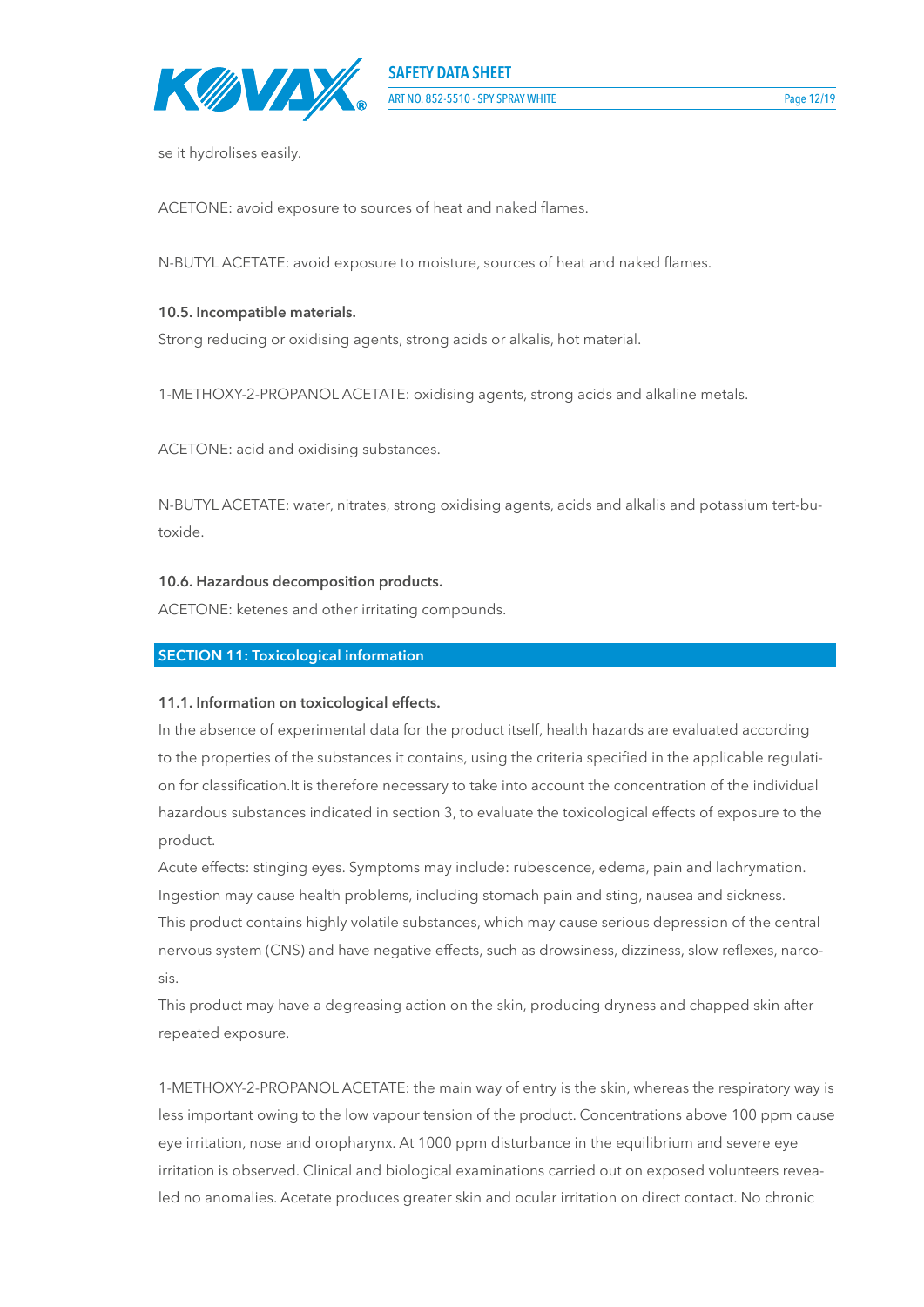

effects have been reported in man.

N-BUTYL ACETATE:in humans the substance's vapours cause irritation to the eues and nose. In the event of repeated exposure, there is skin irritation, dermatosis (with driness and flaking of the skin) and keratitis.

2-METHOXY-1-METHYLETHYL ACETATE LD50 (Oral).8530 mg/kg Rat

LD50 (Dermal).> 5000 mg/kg Rat

N-BUTYL ACETATE LD50 (Oral).> 6400 mg/kg Rat LD50 (Dermal).> 5000 mg/kg Rabbit LC50 (Inhalation).21,1 mg/l/4h Rat

## **SECTION 12: Ecological information**

No specific data are available for this product. Handle it according to good working practices. Avoid littering. Do not contaminate soil, sewers and waterways. Inform the competent authorities, should the product reach waterways or sewers or contaminate soil or vegetation. Please take all the proper measures to reduce harmful effects on aquifers.

#### **12.1. Toxicity.**

#### 2-METHOXY-1-METHYLETHYL ACETATE

| LC50 - for Fish.      | 134 mg/l/96h Oncorhynchus mykiss |
|-----------------------|----------------------------------|
| EC50 - for Crustacea. | 408 mg/l/48h Daphnia Magna       |

#### ACETONE

LC50 - for Fish. 4144 mg/l/96h Pesce EC50 - for Crustacea. 1680 mg/l/48h Daphnia EC50 - for Algae / Aquatic Plants. 302 mg/l/72h Alga

#### **12.2. Persistence and degradability.**

#### 2-METHOXY-1-METHYLETHYL ACETATE

Solubility in water. > 10000 mg/l Rapidly biodegradable.

BUTANE Solubility in water. mg/l 0,1 - 100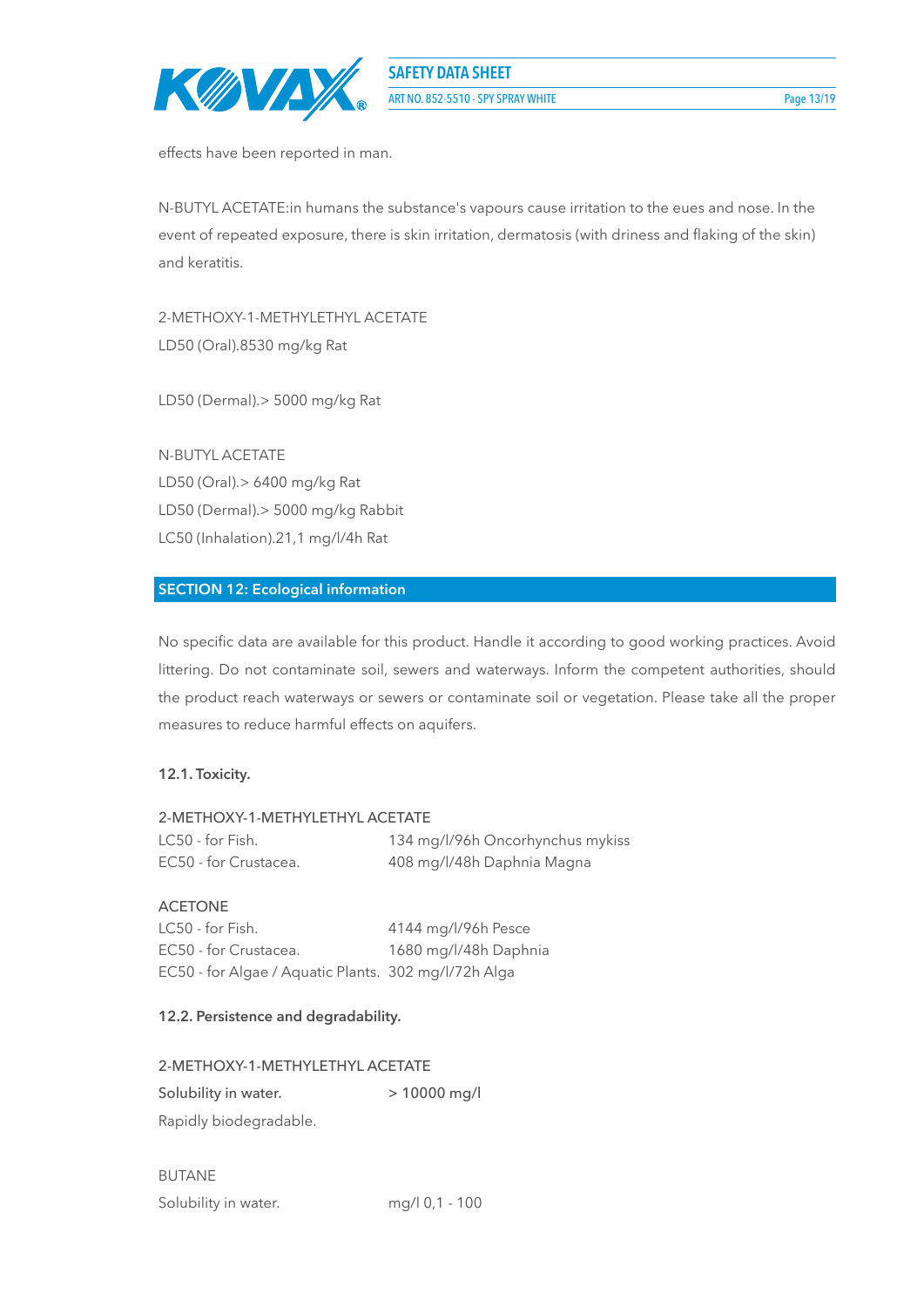

| <b>PROPANE</b>                           |                   |         |
|------------------------------------------|-------------------|---------|
| Solubility in water.                     | mg/l 0,1 - 100    |         |
| Rapidly biodegradable.                   |                   |         |
| <b>ACETONE</b>                           |                   |         |
| Rapidly biodegradable.                   |                   |         |
| N-BUTYL ACETATE                          |                   |         |
| Solubility in water.                     | mg/l 1000 - 10000 |         |
| 12.3. Bioaccumulative potential.         |                   |         |
| 2-METHOXY-1- METHYLETHYL ACETATE         |                   |         |
| Partition coefficient: n- octanol/water. |                   | 1,2     |
| <b>BUTANE</b>                            |                   |         |
| Partition coefficient: n- octanol/water. |                   | 1,09    |
| PROPANE                                  |                   |         |
| Partition coefficient: n- octanol/water. |                   | 1,09    |
| <b>ACETONE</b>                           |                   |         |
| Partition coefficient: n- octanol/water. |                   | $-0,23$ |
| BCF.                                     |                   | 3       |
| N-BUTYL ACETATE                          |                   |         |
| Partition coefficient: n- octanol/water. |                   | 2,3     |
| BCF.                                     |                   | 15,3    |
| 12.4. Mobility in soil.                  |                   |         |
| N-BUTYL ACETATE                          |                   |         |
| Partition coefficient: soil/water.       |                   | <3      |

## **12.5. Results of PBT and vPvB assessment.**

On the basis of available data, the product does not contain any PBT or vPvB in percentage greater than 0,1%.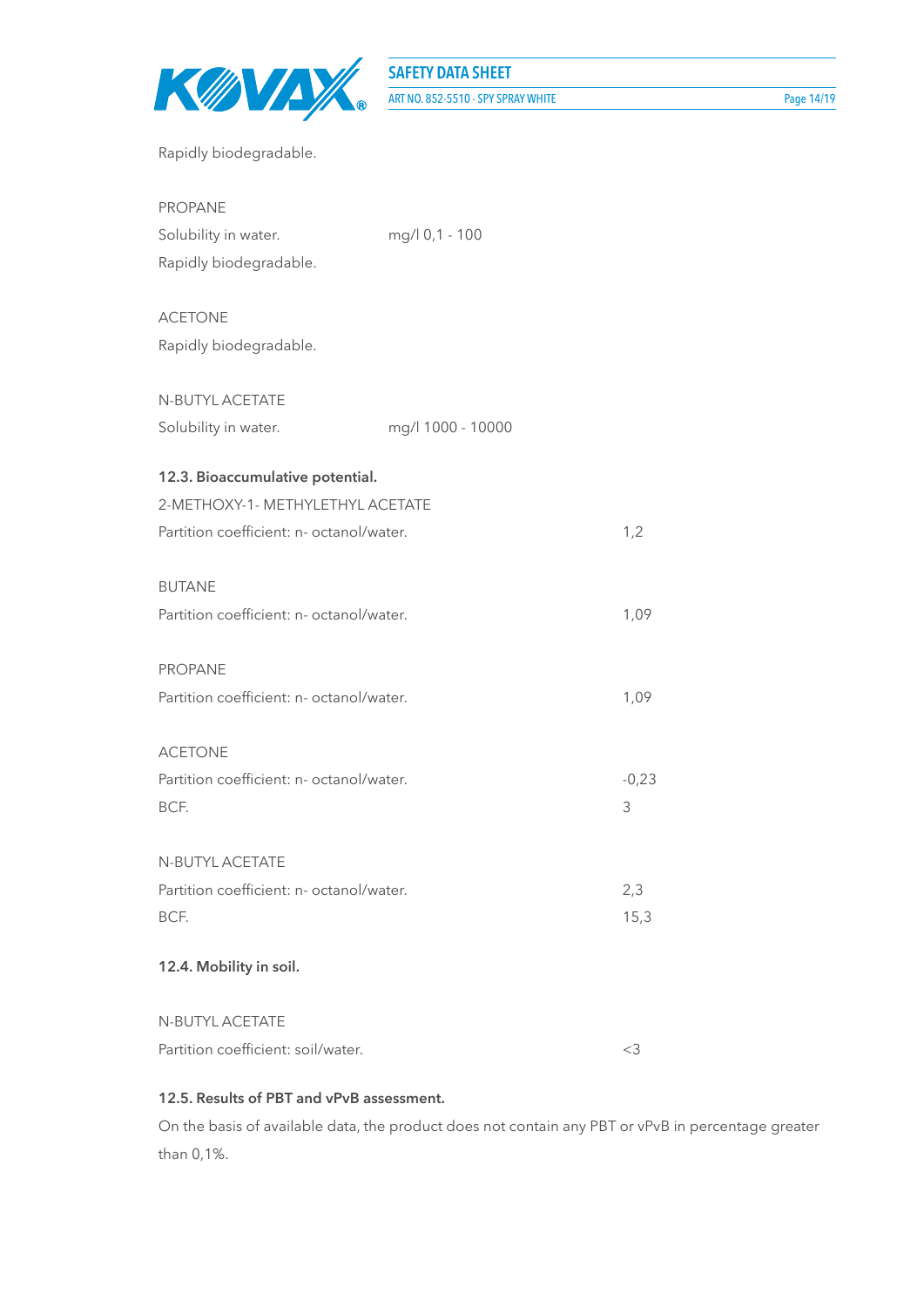

ART NO. 852-5510 - SPY SPRAY WHITE Page 15/19

#### **12.6. Other adverse effects.**

Information not available.

### **SECTION 13: Disposal considerations**

#### **13.1. Waste treatment methods.**

Reuse, when possible. Product residues should be considered special hazardous waste. The hazard level of waste containing this product should be evaluated according to applicable regulations. Disposal must be performed through an authorised waste management firm, in compliance with national and local regulations. Avoid littering. Do not contaminate soil, sewers and waterways. Waste transportation may be subject to ADR restrictions.

#### Contaminated packaging

Contaminated packaging must be recovered or disposed of in compliance with national waste management regulations.

Class: 2 Label: 2.1

一个人的

#### **SECTION 14: Transport information**

#### **14.1. UN number.**

| ADR / RID, IMDG, IATA: | 1950 |
|------------------------|------|
|                        |      |

#### **14.2. UN proper shipping name.**

| ADR / RID: | AEROSOLS, FLAMMABLE |
|------------|---------------------|
| IMDG:      | AEROSOLS            |
| IATA:      | AEROSOLS, FLAMMABLE |

#### **14.3. Transport hazard class(es).**

| ADR / RII |  |  |
|-----------|--|--|
|           |  |  |

IMDG: Class: 2 Label: 2.1

IATA: Class: 2 Label: 2.1

# **14.4. Packing group.**

ADR / RID, IMDG, IATA:

# **14.5. Environmental hazards.**

ADR / RID: NO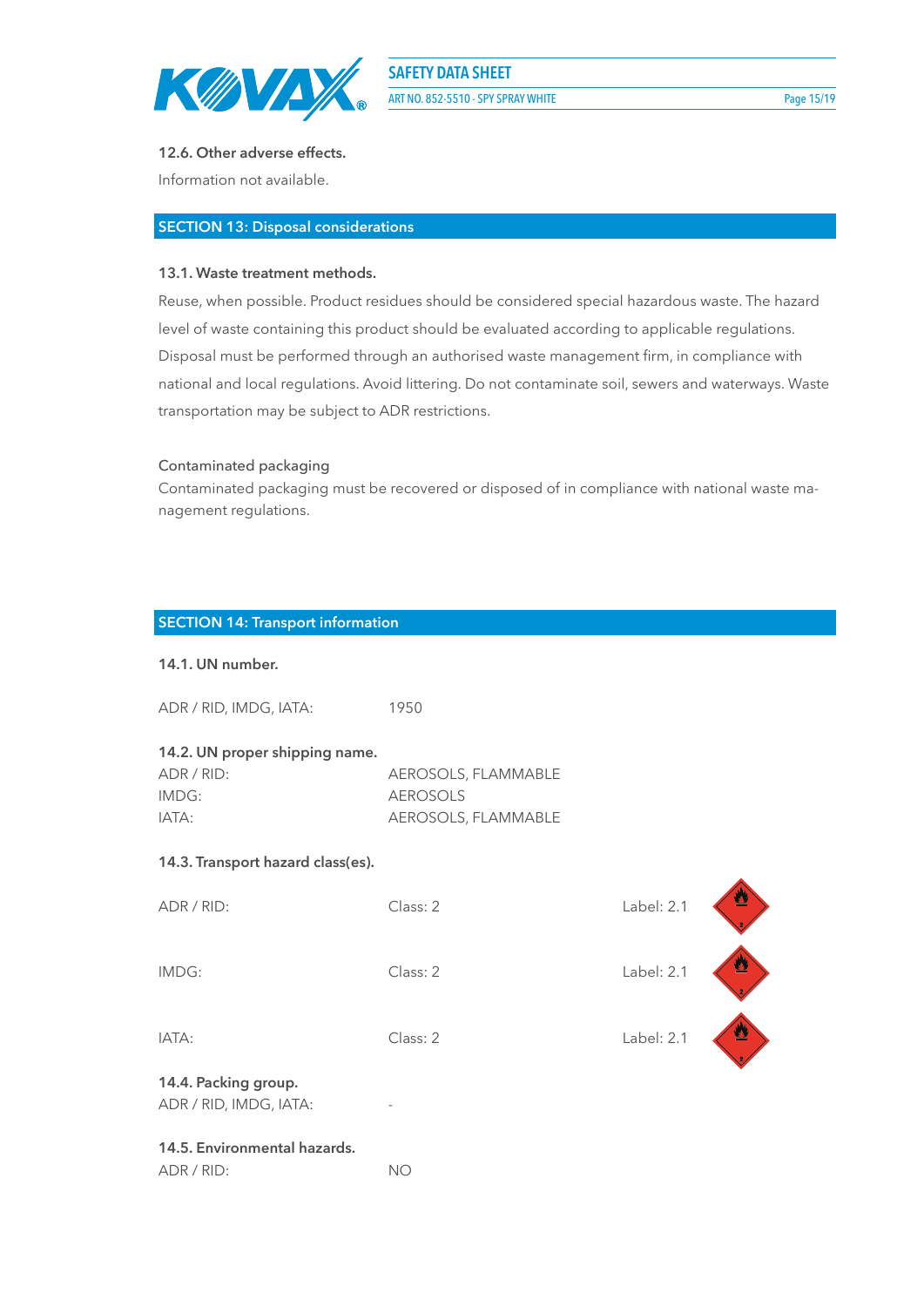

**SAFETY DATA SHEET** ART NO. 852-5510 - SPY SPRAY WHITE Page 16/19

#### **14.6. Special precautions for user.**

| ADR/RID | HIN - Kemler: --                       | Limited Quantities 1 L   | Tunnel restriction code (D) |
|---------|----------------------------------------|--------------------------|-----------------------------|
|         | Special Provision: -                   |                          |                             |
| IMDG:   | EMS: F-D, S-U                          | Limited Quantities 1 L   |                             |
| IATA:   | Cargo:                                 | Maximum quantity: 150 Kg | Packaging instructions: 203 |
|         | Pass.:                                 | Maximum quantity: 75 Kg  | Packaging instructions: 203 |
|         | Special Instructions: A145, A167, A802 |                          |                             |

**14.7. Transport in bulk according to Annex II of MARPOL73/78 and the IBC Code.** Information not relevant.

#### **SECTION 15: Regulatory information**

**15.1. Safety, health and environmental regulations/legislation specific for the substance or mixture.**

Seveso category. 8

Restrictions relating to the product or contained substances pursuant to Annex XVII to EC Regulation 1907/2006. None.

Substances in Candidate List (Art. 59 REACH). None.

Substances subject to authorisarion (Annex XIV REACH).

None.

Substances subject to exportation reporting pursuant to (EC) Reg. 689/2008: None.

Substances subject to the Rotterdam Convention: None.

Substances subject to the Stockholm Convention: None.

#### Healthcare controls.

Workers exposed to this chemical agent must not undergo health checks, provided that available risk-assessment data prove that the risks related to the workers' health and safety are modest and that the 98/24/EC directive is respected.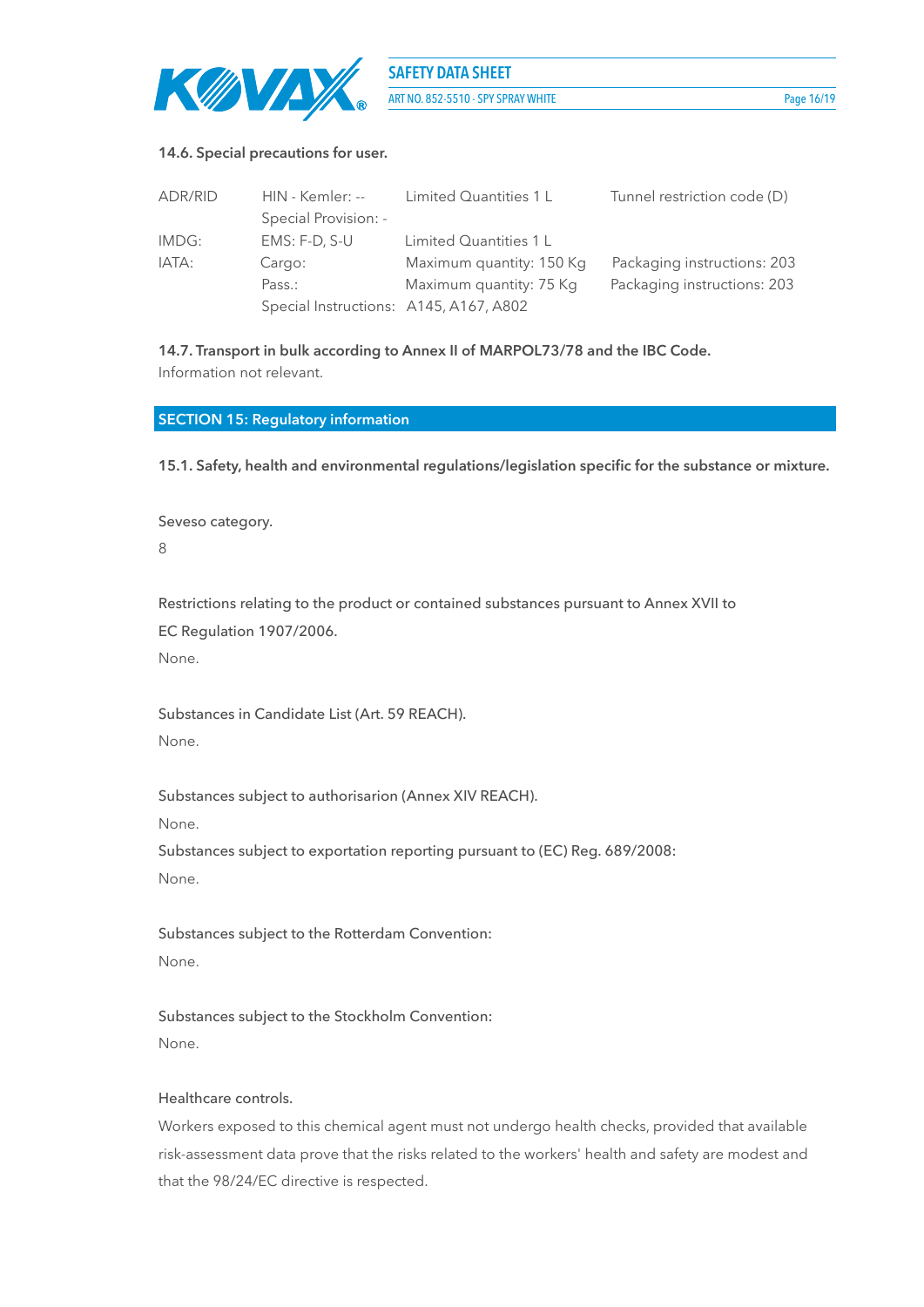

# **SAFETY DATA SHEET** ART NO. 852-5510 - SPY SPRAY WHITE Page 17/19

## VOC (Directive 2004/42/EC)

| Special finishes. |        |
|-------------------|--------|
| Limit value:      | 840.00 |
| VOC of product:   | 629,84 |

#### **15.2. Chemical safety assessment.**

No chemical safety assessment has been processed for the mixture and the substances it contains.

#### **SECTION 16: Other information**

| Flam. Gas 1       | Flammable gas, category 1                                          |
|-------------------|--------------------------------------------------------------------|
| Aerosol 1         | Aerosol, category 1                                                |
| Aerosol 3         | Aerosol, category 3                                                |
| Flam. Liq. 2      | Flammable liquid, category 2                                       |
| Flam. Liq. 3      | Flammable liquid, category 3                                       |
| Asp. Tox. 1       | Aspiration hazard, category 1                                      |
| Eye Irrit. 2      | Eye irritation, category 2                                         |
| STOT SE 3         | Specific target organ toxicity - single exposure, category 3       |
| Aquatic Chronic 2 | Hazardous to the aquatic environment, chronic toxicity, category 2 |
| H <sub>220</sub>  | Extremely flammable gas.                                           |
| H222              | Extremely flammable aerosol.                                       |
| H229              | Pressurized container: may burst if heated.                        |
| H225              | Highly flammable liquid and vapour.                                |
| H226              | Flammable liquid and vapour.                                       |
| H304              | May be fatal if swallowed and enters airways.                      |
| H319              | Causes serious eye irritation.                                     |
| H335              | May cause respiratory irritation.                                  |
| H336              | May cause drowsiness or dizziness.                                 |
| H411              | Toxic to aquatic life with long lasting effects.                   |
| <b>EUH066</b>     | Repeated exposure may cause skin dryness or cracking.              |
|                   |                                                                    |

#### **Text of hazard (H) indications mentioned in section 2-3 of the sheet:**

#### **LEGEND:**

ADR: European Agreement concerning the carriage of Dangerous goods by Road CAS NUMBER: Chemical Abstract Service Number CE50: Effective concentration (required to induce a 50% effect) CE NUMBER: Identifier in ESIS (European archive of existing substances) CLP: EC Regulation 1272/2008 DNEL: Derived No Effect Level EmS: Emergency Schedule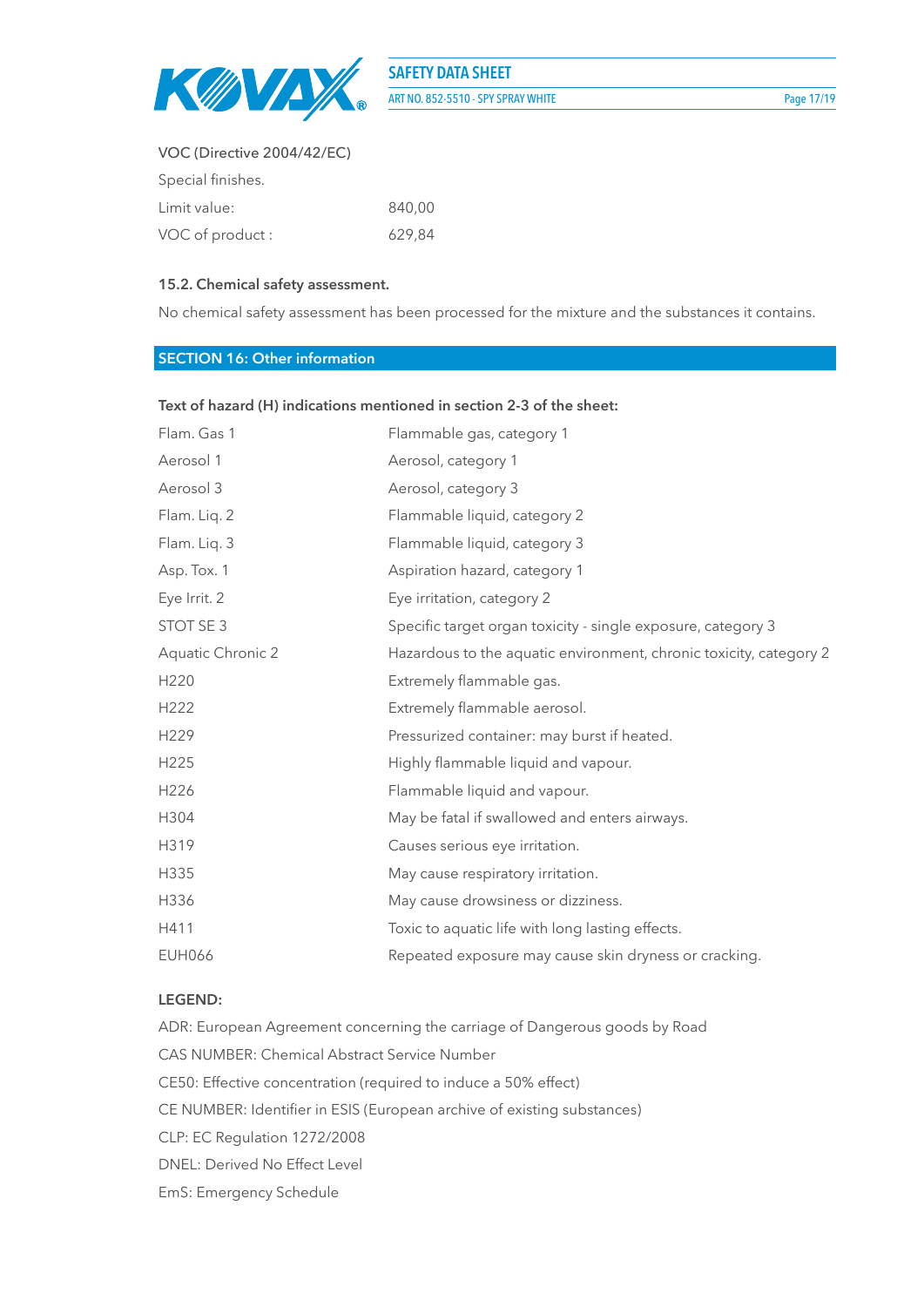

ART NO. 852-5510 - SPY SPRAY WHITE Page 18/19

GHS: Globally Harmonized System of classification and labeling of chemicals IATA DGR: International Air Transport Association Dangerous Goods Regulation IC50: Immobilization Concentration 50% IMDG: International Maritime Code for dangerous goods IMO: International Maritime Organization INDEX NUMBER: Identifier in Annex VI of CLP LC50: Lethal Concentration 50% LD50: Lethal dose 50% OEL: Occupational Exposure Level PBT: Persistent bioaccumulative and toxic as REACH Regulation PEC: Predicted environmental Concentration PEL: Predicted exposure level PNEC: Predicted no effect concentration REACH: EC Regulation 1907/2006 RID: Regulation concerning the international transport of dangerous goods by train TLV: Threshold Limit Value TLV CEILING: Concentration that should not be exceeded during any time of occupational exposure. TWA STEL: Short-term exposure limit TWA: Time-weighted average exposure limit VOC: Volatile organic Compounds vPvB: Very Persistent and very Bioaccumulative as for REACH Regulation WGK: Water hazard classes (German).

#### **GENERAL BIBLIOGRAPHY**

- 1. Regulation (EU) 1907/2006 (REACH) of the European Parliament
- 2. Regulation (EU) 1272/2008 (CLP) of the European Parliament
- 3. Regulation (EU) 790/2009 (I Atp. CLP) of the European Parliament
- 4. Regulation (EU) 2015/830 of the European Parliament
- 5. Regulation (EU) 286/2011 (II Atp. CLP) of the European Parliament
- 6. Regulation (EU) 618/2012 (III Atp. CLP) of the European Parliament
- 7. Regulation (EU) 487/2013 (IV Atp. CLP) of the European Parliament
- 8. Regulation (EU) 944/2013 (V Atp. CLP) of the European Parliament
- 9. Regulation (EU) 605/2014 (VI Atp. CLP) of the European Parliament The Merck Index. -

10th Edition

- Handling Chemical Safety
- INRS Fiche Toxicologique (toxicological sheet)
- Patty Industrial Hygiene and Toxicology
- N.I. Sax Dangerous properties of Industrial Materials-7, 1989 Edition
- ECHA website